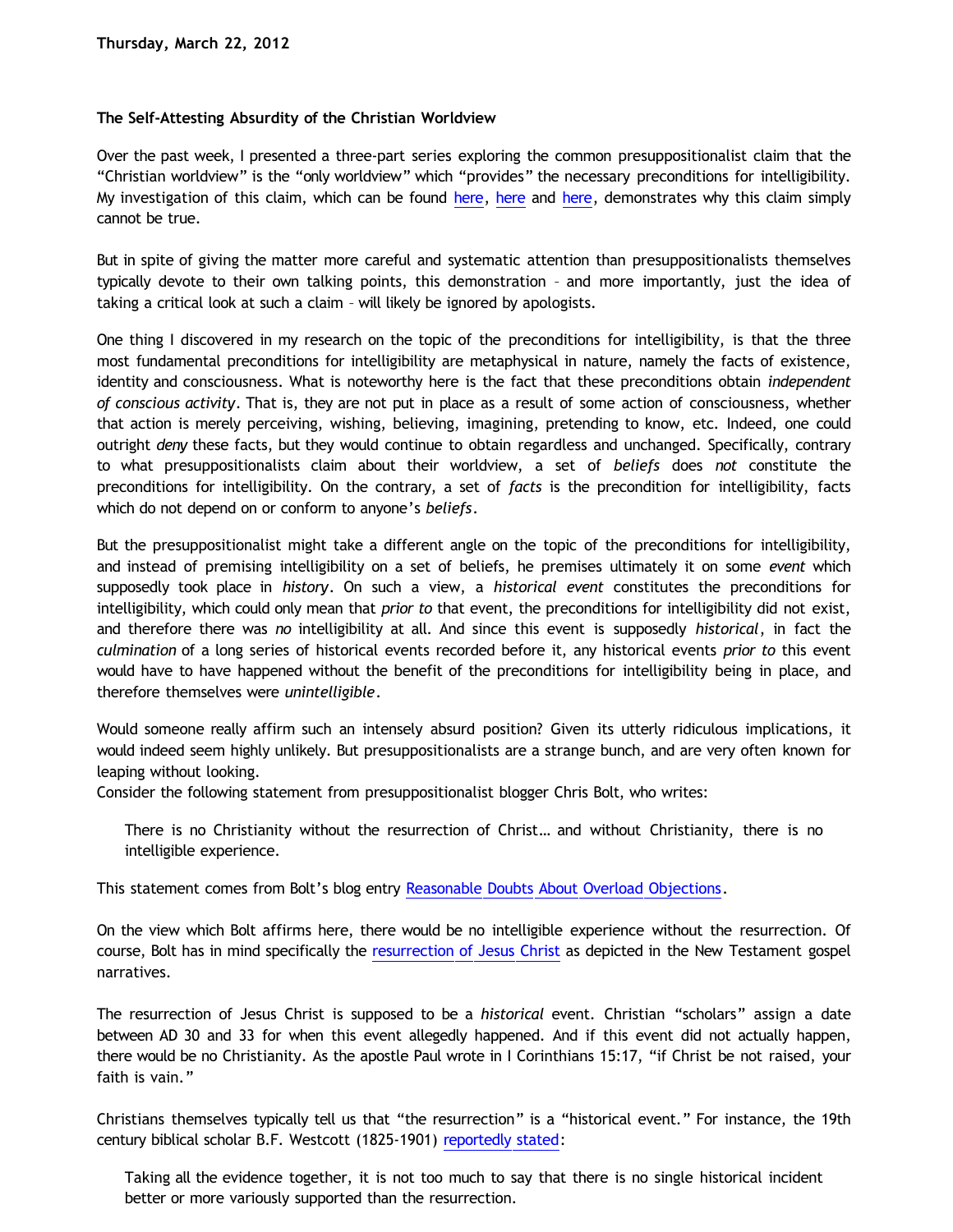Jason Engwer of [Triablogue](http://triablogue.blogspot.com/) explains that

the widespread early understanding of the resurrection *as a historical event* is evidence that the New Testament accounts were meant to be taken as historical narratives. ([A Review of Michael Licona's](http://triablogue.blogspot.com/2010/11/review-of-michael-liconas-resurrection_17.html) [The Resurrection of Jesus \(Part 6\)](http://triablogue.blogspot.com/2010/11/review-of-michael-liconas-resurrection_17.html); emphasis added)

In his paper [Comments on John Johnson's Response to Frame and Hays,](http://www.proginosko.com/docs/comments_on_johnson.html) presuppositionalist theorist James Anderson holds that

if an appeal to the Koran trumps any evidence for the reliability of the New Testament, it will equally trump any evidence for the historicity of the resurrection!

Indeed, it appears that Christians, for the sake of holding their worldview as truth, *need* the resurrection of Jesus Christ to be an actual *historical event*.

But on the view which Bolt affirms, this would mean that intelligible experience is *ultimately grounded in a historical event*. Meaning: if that event did not take place, there would be no intelligible experience. It also means that there was no intelligible experience *until that event happened*!

Consequently, as a result of the clear implications of Bolt's expressed view, everything *prior to* Jesus' resurrection was unintelligible!

Just ponder this statement for a moment.

Consider the experience of all the biblical characters which, according to Christianity, historically preceded Jesus' resurrection. Indeed, that all of the Old Testament, and most of the settings of the gospel narratives up to Jesus' resurrection! According to what Bolt has told us, all of this was unintelligible!

Look at the tales of Adam, of Cain and Abel, of Noah, of Abraham and Isaac, of Job, of Moses and Aaron, of the prophets, of King David and Solomon the Wise, of Daniel in the lions' den and Jonah and the whale, of the virgin Mary and John the Baptist crying in the wilderness. All of this, Bolt is saying, is unintelligible, since the historical event upon which intelligible experience rests, had not yet happened. Even the ministry of Jesus, calling the twelve disciples, his preaching and miracle-working, his disputing with the Pharisees and Sadducees, his scolding of the money-changers, his wrestling with Satan, his raising of Lazarus, his last meal, his arrest and trial, his crucifixion and his final words from the cross… All of this, we are now learning, was unintelligible!

What's more, Christians typically regard the "history" documented in the Old Testament as the unfolding of a comprehensive "plan" leading up to the crucifixion *and resurrection* of Jesus. In other words, we have not only unintelligibility *giving rise to* intelligibility, but unintellibility *informing* intelligibility, since the pre-resurrection content (which must be intelligibility, given Bolt's thesis) provides the underlying substance upon which the resurrection supposedly "makes sense" as a *fulfillment* of various currents involved in the unfolding of that "plan."

This makes for a proverbial "good grief moment" of biblical proportions. Indeed, how could one seriously propose that some historical event – either fictional or factual – could be a precondition for intelligible experience? It seems utterly absurd.

In his "e-book" titled [This Joyful Eastertide](http://www.triapologia.com/hays/ThisJoyfulEastertide.pdf) , Christian apologist-blogger Steve Hays tells us that "Historical truths are truths of fact, not truths of reason," and concedes that "the setting and timing of the Christ-event could have been otherwise" (p. 41).

There's another problem with Bolt's thesis predicating intelligible experience on some historical event. And that problem is implied in Hays' concession that "the setting and timing of the Christ-event could have been otherwise." If it is conceded that the setting and timing of an event could have been different, then it must be conceded that the setting and timing were not sufficient to provide the causal conditions for the outcome of the event in question. In other words, there might not have been a resurrection, or even a crucifixion and death. The setting, for instance, "could have" included a prefect of Judaea who was sympathetic to the rogue